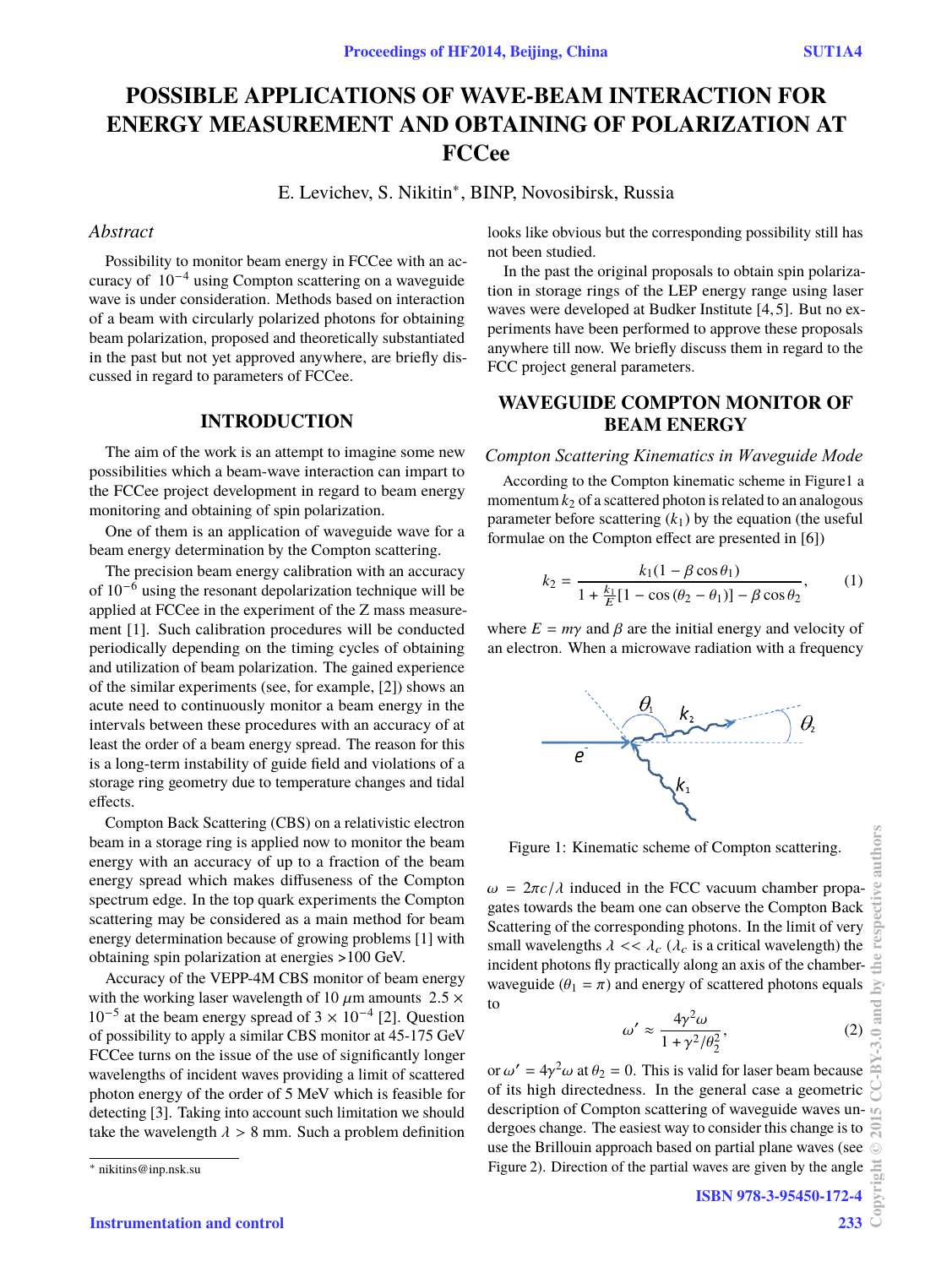

Figure 2: Geometry of partial waves in a plane waveguide.

 $\chi = \chi_n$  (relative to the axis) or  $\varphi = \varphi_n$  (relative to a normal to the axis) which take strictly determined values related to the type  $(H_{m,q}$  or  $E_{m,q})$  and the order  $(n = \{m,q\})$  of the waveguide wave and corresponding critical wavelength  $(\lambda_c = \lambda_c^{(\bar{n})})$ :

$$
\cos \chi = \sin \varphi = \frac{\lambda}{\Lambda} = \sqrt{1 - \frac{\lambda^2}{\lambda_c^2}} = \frac{c}{v_{ph}},
$$
 (3)

 $\Lambda = \frac{\lambda v_{ph}}{c}$  is a waveguide mode period;  $v_{ph}$ , a phase velocity in a smooth waveguide, is larger than the light speed  $(v_{ph} > c)$ . Scattering of backward partial waveguide waves at the incident angle  $\varphi$  (see Figure 2.) yields the CBS Compton spectrum edge which is shifted down according to (1)  $(k_1/E \ll 1)$  as

$$
k_2 \approx 2\gamma^2 k_1 (1 + \sin \varphi). \tag{4}
$$

Next, we use as a base example the wave in a round waveguide with the following parameters and features:

- $a = 4$ , cm, the waveguide diameter;
- $\lambda = 5.5$  cm, the wavelength parameter of the plane waves with the frequency of 5.45 GHz;
- $\lambda_c = 3.41a/2 = 6.82$  cm, the critical wavelength for the lowest round waveguide mode -  $H_{11}$ ;
- 5.24 cm is the critical wavelength of the next nearest mode -  $E_{01}$  and, thus, the "mono-wave" condition  $2.6a < 2\lambda < 3.41a$ , meaning that only the lowest mode  $H_{11}$  survives, is fulfilled - this is important for one-valuedness of the CBS spectrum edge determination;
- $\varphi = 36^\circ$  so the collision angle  $\theta_1 \neq 180^\circ$  but  $127^\circ$ ;<br>• CBS spectrum edge goes down regarding that in
- CBS spectrum edge goes down regarding that in the "head on" case resulting in their ratio  $k_2(\varphi)/k_2(\pi/2)$  =  $(1 + \sin \varphi)/2 = 0.795$ .

Since the critical wavelength depends on the waveguide transverse size, the CBS spectrum edge also depends on it. From here one can conclude that the use of the Waveguide Compton CBS for monitoring of a beam energy with a reasonable accuracy of  $10^{-4}$  is not possible without knowing the waveguide sizes of the same accuracy along the wavebeam interaction region.

#### *Two Wave Scheme*

In this work we suggest to avoid the obstacle mentioned above using two waves instead of one - the backward ( $\theta_1$  =  $\pi/2 + \varphi$ ) and forward  $(\theta_1 = \pi/2 - \varphi)$  waves of the same frequency (Figure 3). The latter is excited at the opposite end

**ISBN 978-3-95450-172-4**



Figure 3: Scheme with the backward and forward waveguide waves.

of the waveguide section with respect to the backward wave (BW). The spectrum edge for the forward wave (FW) is given by a formula:

$$
k_2^* \approx 2\gamma^2 k_1 (1 - \sin \varphi). \tag{5}
$$

Let us introduce the ratio  $R = k_2/k_2^*$ . Then combining (4) and (5) we find and (5) we find

$$
\sin \varphi = \frac{R-1}{R+1}.\tag{6}
$$

That disposes of difficulty to know exactly the waveguide sizes as the beam energy can be determined from

$$
\gamma = \sqrt{\frac{k_2}{2k_1} \cdot \frac{(R+1)}{R}} = \sqrt{\frac{k_2 + k_2^*}{2k_1}},\tag{7}
$$

where  $k_1$  is known with a good accuracy by the frequency of the GHz signal source;  $k_2$  and  $k_2^*$  are determined owing to measurement of the gamma quanta spectrum edges in the BW and FW cases using the same detector. For the base example with the  $H_{11}$  wave parameters described above the ratio  $R$  amounts

$$
R = \frac{1 + \sin \varphi}{1 - \sin \varphi} = 2.69,\tag{8}
$$

Sketch in Figure 4 shows a variant of the two wave scheme at FCCee basing on the straight sections where an interaction of FW and BW with the electron and positron beams occurs. The length of interaction can be limited with ceramic insertions in the vacuum chamber at the ends of sections.



Figure 4: Scheme of organization of waveguide sections at FCCee with the Compton monitor on the backward and forward waveguide waves.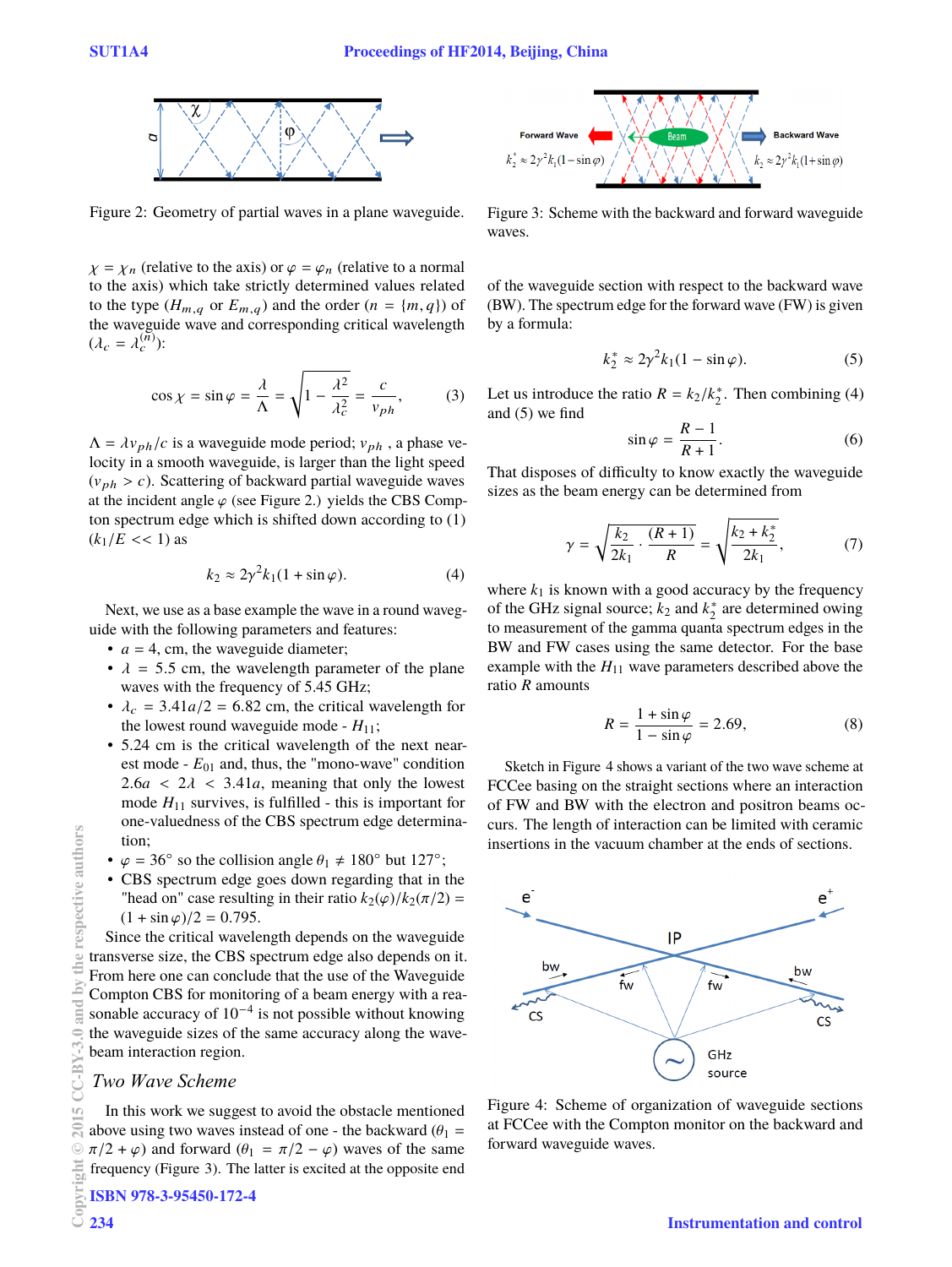#### *Monochromaticity and Effective Length of Inter- action*

Beam-wave interaction region scale is determined by the requirement on the extent of inmonochromaticity. This extent can be found from the uncertainty relation for a moving sinusoid bit which characterizes a monochromaticity of the wave train at the effective interaction length  $L_i$ :

$$
\frac{\delta \lambda}{\lambda} = \frac{\lambda}{L_i} \tag{9}
$$

λ The effective length  $L_i$  depends on a number of the wave crests intersecting a particle during its motion in the wave. Hence we obtain for the backward wave

$$
L_i = 2v_{ph} \frac{L}{\beta c}.
$$
 (10)

taking into account that the partial plane waves make a longer path in the waveguide of the length L as compared with the light signal directed along the waveguide axis but in a free space. Factor "2" arises due to the fact that in a time of passage of the beam in the waveguide  $T$  the counter wave train forms in a length corresponding to the time 2T. As consequence the inmonochromaticity extent in the BW case equals to

$$
\frac{\delta \lambda}{\lambda} = \frac{\lambda}{2L} \sin \varphi = \frac{\lambda}{2L} \sqrt{1 - \frac{\lambda^2}{\lambda_c^2}}.
$$
 (11)

At the base example parameters and the length  $L = 100$ m of a straight section occupied by the waveguide the inmonochromaticity of interaction is  $\delta \lambda / \lambda = 1.6 \times 10^{-4}$ .<br>At the same time the analogous quantity in the EW c

At the same time the analogous quantity in the FW case is expressed through the effective length

$$
L_i = \left(\frac{v_{ph}}{\beta c} - 1\right) \cdot L,\tag{12}
$$

and then

$$
\frac{\delta \lambda}{\lambda} = \frac{\lambda}{L} \frac{\sin \varphi}{(1 - \sin \varphi)}.
$$
(13)

This gives the FW inmonochromaticity  $\delta \lambda / \lambda = 7.9 \times 10^{-4}$ <br>at  $I = 100$  m. Assuming that  $\delta \lambda / \lambda = \delta k_0 / k_0$  we find the at  $L = 100$  m. Assuming that  $\delta \lambda / \lambda = \delta k_2 / k_2$  we find the error of the energy determination from (7)

$$
\frac{\delta \gamma}{\gamma} = \frac{1}{2} \frac{(\delta \lambda / \lambda)_{FW} + (\delta \lambda / \lambda)_{BW} (1 + \sin \varphi) (1 - \sin \varphi)^{-1}}{[1 + (1 + \sin \varphi)(1 - \sin \varphi)^{-1}]}
$$

$$
+ \frac{1}{2} \frac{\delta k_1}{k_1} = 1.4 \times 10^{-4}
$$

(we suppose  $\delta k_1/k_1 \ll \delta k_2/k_2$ ).

### *Relation of Scattering Angle and Monochromaticity Bandwidth*

Let us define a monochromaticity bandwidth in the spectrum of scattered photons as a quantity equal to the inmonochromaticity extent determined above in the BW case:

$$
\frac{\partial \omega_s}{\omega_s} = \frac{\partial A}{\lambda} \sim 10^{-4}.\tag{14}
$$

Scattered photons fly in a cone at small angles  $\theta \sim 1/\gamma << 1$ in accordance with the differential cross section

$$
\frac{d\sigma}{d\Omega} \approx \frac{r_e^2 \gamma^2}{1 + \gamma^2 \theta^2}.
$$
 (15)

In the interval  $0 < \theta < \theta_c$  a corresponding portion of the cross section amounts

$$
d\sigma_c \approx 2\pi r_e^2 \gamma^2 \theta_c^2.
$$

The relation between the scattering angle and the photon energy is found from (1):

$$
\omega_s \approx \frac{2\gamma^2 \omega (1 + \sin \varphi)}{1 + \theta^2 \gamma^2}.
$$
 (16)

Combining (14) and (16) we obtain the characteristic angle of scattering in the interval of monochromaticity  $\delta \omega_s / \omega_s \sim$ 10<sup>-4</sup> (λ<sub>s</sub> = 2πc/ω<sub>s</sub>):

$$
\theta_c = \sqrt{\frac{\lambda_s}{L_i}} \sim 10^{-7}.\tag{17}
$$

Corresponding portion of total cross section  $d\sigma_c \approx 10^{-4} \sigma \tau r^2 \approx 10^{-4} \sigma \tau$  where  $\sigma \tau = (8/3) \pi r^2 = 6.6$ .  $10^{-4}2\pi r_e^2 \sim 10^{-4}\sigma_T$  where  $\sigma_T = (8/3)\pi r_e^2 = 6.6 \cdot 10^{-25}$  cm<sup>2</sup> is the Thomson cross section 10−25cm<sup>2</sup> is the Thomson cross section.

In the presence of quads at the waveguide section a particle trajectory is variable in direction with characteristic angular spread  $\sqrt{\mathcal{E}_x/\beta_x} \sim 10^{-5}$  (in the FCCee project  $\mathcal{E}_x \sim 10$  nm, the horizontal beam emittance:  $\beta_x \sim 100$  m) that is much the horizontal beam emittance;  $\beta_x \sim 100$  m), that is much larger than the characteristic scattering angle  $\theta_c \sim 10^{-7}$ .<br>Therefore a real interaction length is determined by a mean Therefore, a real interaction length is determined by a mean distance between the quads  $L_a < L$  where the particles move straight [7]. Waveguide section should not contain quads. The section length  $L = 100$  m can be acceptable since the beta function in FCCee may be of the same scale. Also one needs to provide a magnetic shield decreasing the Earth magnetic field inside a waveguide chamber down to level of  $\sim 10^{-3}$  Gs with the aim to limit a rotation angle of the beam axis to  $\theta_c$ .

#### *Estimate of CBS Photon Statistics*

Number of photons scattered on a moving electron at an interaction length  $l$  is given as

$$
dN_s = \sigma_T \cdot n_i \cdot l \cdot (1 + \cos \chi). \tag{18}
$$

where  $\chi$  is an angle of incidence of photons to a beam;  $n_i \approx W/(Sc\hbar\omega)$  is a photon density expressed through a wave power  $W$ , a waveguide cross section  $S$  and the photon energy  $\hbar \omega \approx 2 \cdot 10^{-5}$  eV at  $\lambda = 5.5$  cm). The resulting statistics of scattered photons will be as  $\delta N \approx 5 \times 10^{-7}$ statistics of scattered photons will be as  $\delta N_s \approx 5 \times 10^{-7}$ photons from a single electron and  $dN_s = 5 \times 10^4$  photons from a single bunch per a single passage in the waveguide section for the base example parameters,  $L = 100$ m, a bunch population  $N_e = 10^{11}$ , the waveguide power  $W = 100$  Watt.

To measure Compton spectrum one needs to shift down the number  $dN_s$  to  $dN_s \leq 1$  photon:

#### **Instrumentation and control**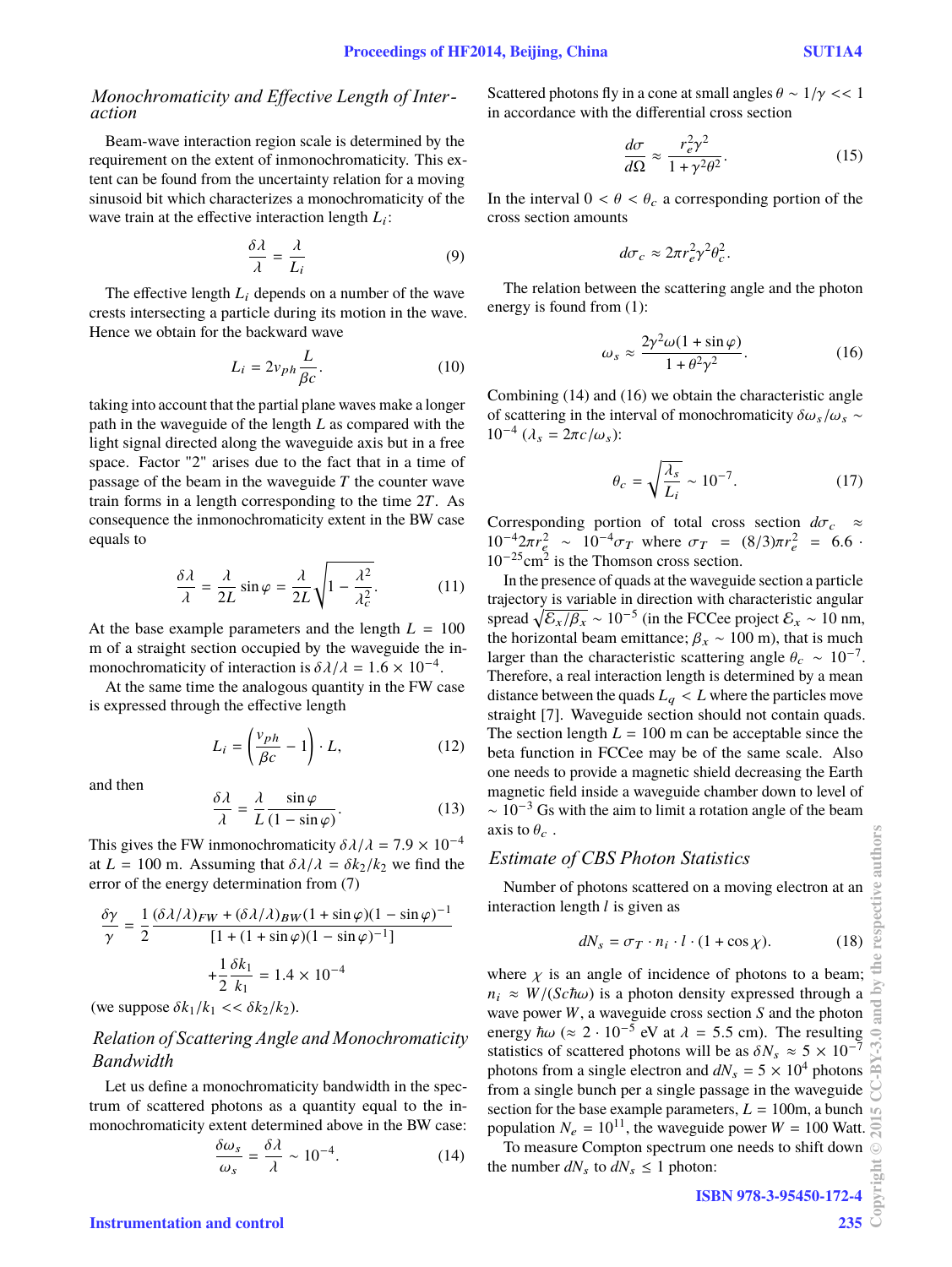- 
- $W < 1$  Watt;<br>•  $N_e \leq 10^9$  a bunch population;
- $dN_s = 1$  scattered photons/bunch/passage;
- $N_b = 10^3$  a number of bunches;
- $f_0 = 3$  kHz, a revolution frequency;
- $1 \times N_b \times f_0 = 3$  MHz, a total rate of the CBS photons;
- 300 Hz is a  $10^{-4}$  portion of scattered photons in the interval  $d\omega_s/\omega_s \sim 10^{-4}$  at the spectrum edge.<br>a injection can be organized to maintain for i

An injection can be organized to maintain, for instance, every tenth bunch with a  $10<sup>9</sup>$  population. It allows monitoring the particle energy during an acquisition of statistics in the experiments on colliding beams In this case the useful counting rate of the CBS photons will be 300 kHz.

### *Background Conditions*

Compton scattering on thermal radiation photons  $(tr p)$  [8] can be a source of background for the Waveguide Compton beam energy monitor at FCCee. Let us base on the estimates made for LEP and experimentally approved. At  $E = 50$ GeV and 300 K, the room temperature, the main parameters of the thermal radiation photons are as following:  $n_{trp}$  =  $5.45 \times 10^8$  cm<sup>-3</sup>, the trp density;  $\bar{\omega}_{trp} = 0.07$  eV, the characteristic trp energy:  $x = 4F\bar{\omega}_{cm}/m^2 = 0.055$  the characteristic *trp* energy;  $x = 4E\bar{\omega}_{trp}/m^2 = 0.055$ , the interaction parameter:  $rF = 2.75$  GeV the scattered photon interaction parameter;  $xE = 2.75$  GeV, the scattered photon energy. The large energy loss  $\Delta E/E = x = 5.5\%$  means that a knockout of electron from a beam is unavoidable. The corresponding beam lifetime makes up  $\tau_{trp} = 92000 \text{ s} \sim 10^5$ s. Applying these characteristics for the case of Waveguide Compton monitor at the 50 GeV FCCee ( $N_e = 10^9$ ,  $f_0 = 3$ kHz,  $L = 100$  m) we obtain :

- $\delta N_{trp} = \frac{N_e}{\tau_{trp}} \frac{L}{c} = 0.003$  photons from a single bunch with  $N_e = 10^9$  per a single passage;
- $\frac{\delta N_{trp}}{dt} = \delta N_{trp} \frac{N_b f_0}{10} \approx 1$  kHz a background counting<br>rate due to trp when using an every tenth bunch for rate due to trp when using an every tenth bunch for CBS monitoring.

The  $tr p$  background for the proposed conditions (1kHz) is much less than the rate of useful events (300 kHz). For comparison: the VEPP-4M CBS monitor yields 10 kHz taking  $5 \times 10^6$  events in 10 min providing an accuracy  $5 \times 10^{-5}$ . According to the Telnov's calculation for LEP at energies  $E \ge 50$  GeV the beam lifetime due to  $tr p$  and that due to Bremsstrahlung are of the same order at the typical average residual gas pressure  $\sim 10^{-9}$  Torr. All this suggests that the eficiency of the Waveguide Compton monitor of beam energy at FCCee can be fairly high.

# **LASER METHODS FOR OBTAINING BEAM POLARIZATION**

In the framework of the FCCee project the polarized beams are needed, in particular, for precise measurement of the beam energy using the resonant depolrization technique in the experiment on Z- mass measurement. Sokolov-Ternov polarization time in the 80 km FCCee ring is very large:  $\tau_0 \approx 150$  h at 45.6 GeV. It makes the task of obtaining polarization directly in Main Ring or in Injector Ring rather difficult. In [4, 5] two methods using interaction of beam **2015 CC-BY-3.0 and by the respective authors**

- "Soft Photons" ( $\chi = 2\gamma\hbar\omega/m << 1$ ,  $c = 1$ ) is based on multiple scattering of electrons in the wave field. There is no output of scattering particles from a beam. Principle role belongs to a special spin-orbital coupling created in the region if beam-wave interaction (IR), for instance, with a solenoid of a fixed field integral (11 kGs·m regardless the beam energy);

- "Hard Photons" ( $\chi = 2\gamma\hbar\omega/m >> 1$ ) consists in dominating knock-out of electrons of one of helicity signs from a beam. It requires an organization of equilibrium longitudinal direction of polarization in the wave-beam interaction region.

The authors of [4, 5] noted that the usual quantum lasers can be applied in certain cases. In the long term wider possibilities would be realized using Free Electron Lasers.



Figure 5: The possible variant of Soft Photon scheme for FCCee. At the interacion region the condition of zero dispersion ( $\eta_x = \eta'_x = 0$ ) should be fulfilled to minimize an increase of transverse beam sizes increase of transverse beam sizes.

The Soft Photon polarizing mechanism is based on indirect action of a field of radiation on a spin - through a perturbation of particle trajectory due to a change in energy. This is called the "spin-orbit coupling" and takes into account the effect of variation in a particle momentum on a precession axis  $\vec{n}$ . The variant of the Soft Photon scheme is shown in Figure 5. According to  $[4,5]$  the scheme provides in IR the optimal spin-orbit coupling  $\gamma \partial \vec{n}/\partial \gamma = \sqrt{10/7} \beta$  and the direction of polarization axis transverse in regard to a the direction of polarization axis transverse in regard to a particle velocity (the unit vector  $\vec{\beta}$ ):  $\vec{n} \cdot \vec{\beta} \approx 0$ . It is assumed that polarization occurs at the spin precession frequency paramerer close to half integer values ( $v = \gamma a \approx 103.5$  at  $E = 45.6$  GeV). We have made the preliminary estimates for FCCee which show that Soft Photons using a 100  $\mu$ m FEL with reasonable parameters can speed up notably the polarization process at 50 GeV. For instance, the polarization

the

**236**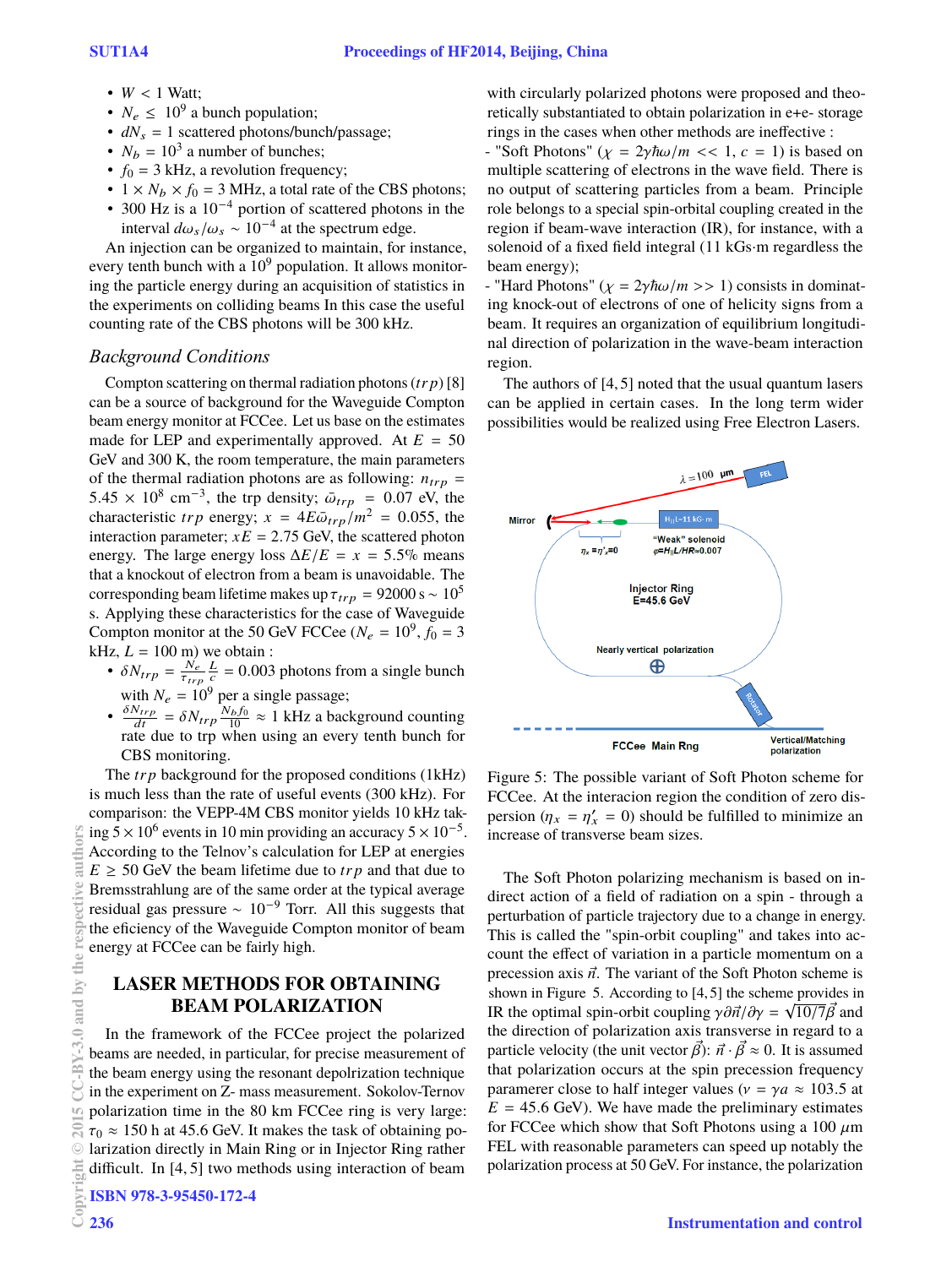time can be made as  $A = 26$  times lower than that due to synchrotron radiation in bending magnets. At the same time such a method fundamentally results in significant increase of the beam energy spread: by a factor of  $\sqrt{1 + (63/110) \cdot A}$ <br>times (= 4 at  $A = 26$ ). In this relation the Soft Photons times (= 4 at  $A = 26$ ). In this relation the Soft Photons competes poorly with the usual method using a set of strong wigglers with a non-zero average cube of field which can provide a tenfold speed up of polarization doubling the energy spread [9]. Nevertheless, in contrast to the wiggler method, the Soft Photons allows polarization of a beam without noticeable energy consumption in the RF cavities. This follows from the fact that an increase of particle energy diffusion rate in the wave field leading to speeding up of the polarization process is owing not to an increase of field intensity but rather to an increase of radiation hardness.



Figure 6: The variant of Hard Photon scheme for FCCee.

Another method, Hard Photons, does not increase a beam energy spread. The possible variant of Hard Photon scheme is presented in Figure 6. In the region of interaction of a cirularly polarized laser beam with electrons the precession axis must lie along the particle velocity. It should be organized in the scheme with localization of longitudinal polarization using the spin rotators. The polarization anywhere outside IR remains vertical. It allows to minimize depolarization effects due to SR in the bending magnets.

Time to reach an extent of beam polarization  $\eta$  is given by an equation  $[4, 5]$ 

$$
\tau_w = |\dot{N}_w \zeta (\sigma_\uparrow - \sigma_\downarrow)|^{-1} \ln \frac{1+\eta}{1-\eta},\tag{19}
$$

with  $\dot{N}_w$ , an average photon fluence density (cm<sup>-2</sup>·s<sup>-1</sup>);

$$
|\sigma_{\uparrow} - \sigma_{\downarrow}| = 4\pi r_e^2 \left[ \frac{1 + \chi}{2\chi^2} \ln(1 + 2\chi) - \frac{1 + 4\chi + 5\chi^2}{\chi(1 + 2\chi)} \right], (20)
$$

a difference of the cross sections for electrons with opposite signs of helicity;  $\zeta$ , a circular polarization extent of photons. The quantity  $|\sigma_{\uparrow} - \sigma_{\downarrow}|$  characterizes a dependence of the method efficiency in regard to polarization rate on the laser wavelength chosen. In the limit of large photon energies

 $(\chi \to \infty)$  one can obtain a full polarization  $(\eta \to 1)$  at the cost of losing half of the particles :  $N/N_0 \rightarrow 1/2$ . At that the time of polarization in the wave grows as  $\tau_w \propto \chi \ln \chi$  [4, 5]. Thereby, a wish to obtain the polarization close to unity and to keep more of the beam population contradicts a wish to make the polarization process shorter in time.



Figure 7: Hard Photon efficiency vs the interaction parameter. The specified value of this parameter is given for  $\lambda = 0.8$  $\mu$ m at  $E = 45.6$  GeV.

Practically, the extent of polarization  $\eta \approx 10\%$  is still enough for the precise beam energy calibration by the resonant depolarization technique because of a high efficiency of the laser polarimeter in the FCCee energy range [9]. By this reason one would choose the working wavelength corresponding to not very high values of the  $\chi$  parameter. For instance, the wavelength  $\lambda = 0.8 \mu$ m, typical for the Ti:Al203 lasers, corresponds to  $\chi = 0.54$  at  $E = 45.6$  GeV. Thus the Hard Photon efficiency is close to an optimal one (see Figure7).

An optimal focusing of the laser beams with the help of mirrors and a proper choice of the laser pulse duration in both methods imply that the laser and electron beams are similar in sizes. Examples of the required power and timing performances of the free electron lasers are given in the original papers [4, 5] as applied to the LEP project. The FCCee project is different in regard to its size and the number of bunches. To be competitive the methods basing on the beam-wave interactions should provide the polarization time of about ten minutes or less.

#### **SUMMARY**

- Possibility to apply the Compton scattering of a waveguide wave to measure a beam energy in the FCCee has been considered for the first time. The two wave concept of the Waveguide Compton beam energy monitor has been proposed allowing to diminish uncertainties related to variation of the waveguide transverse sizes. Preliminarily, the method looks promising because provides a reasonable accuracy with high registration efficiency at low wave power.
- One needs to search and consider the competitive schemes to realize the known ideas on application of